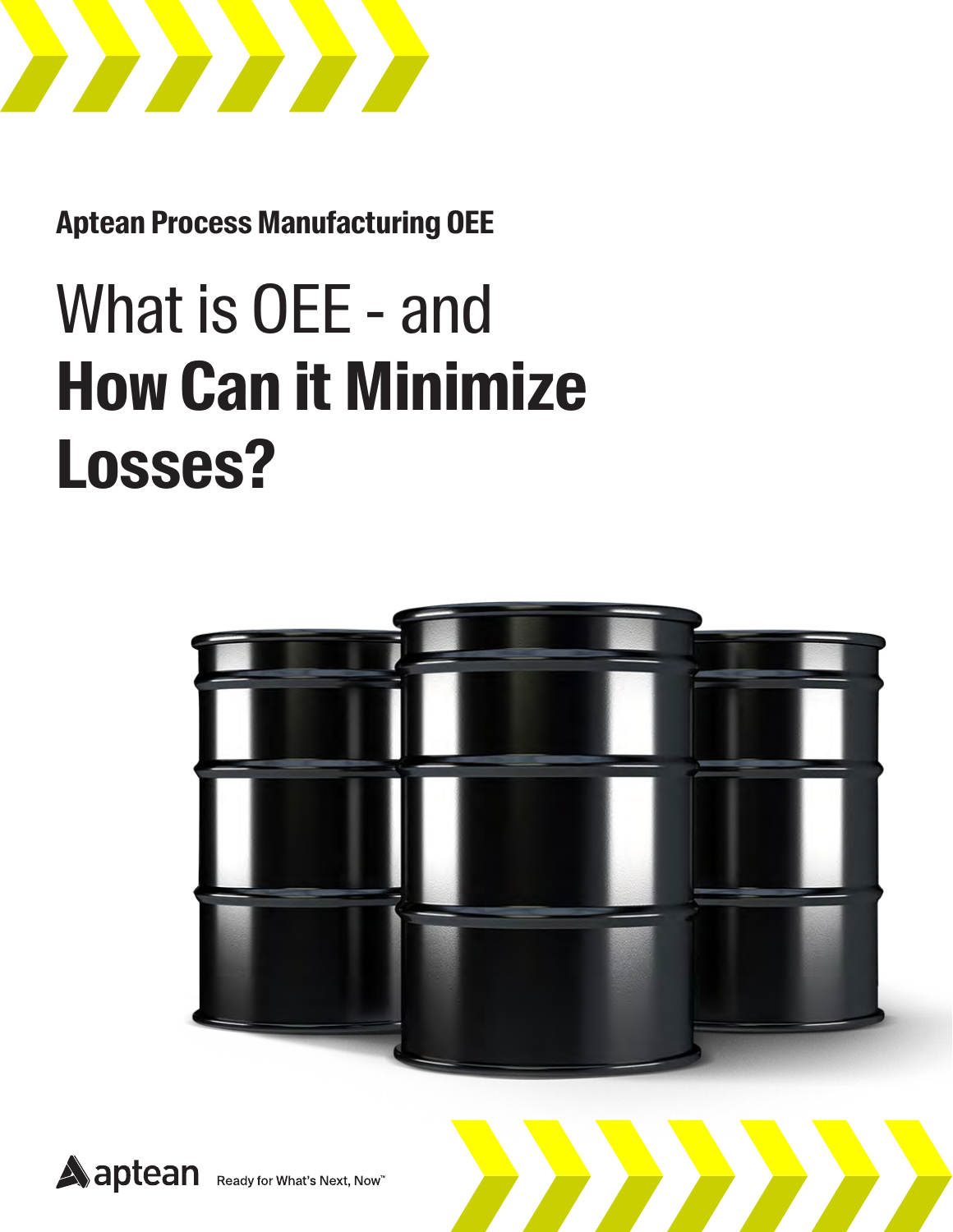

### **How much of your total manufacturing time is truly productive?**

If you're looking for a way to benchmark your production, OEE is a good place to start. Overall Equipment Effectiveness (OEE) is a globally accepted standard for measuring manufacturing productivity, with a maximum score of 100. A high OEE value means that your equipment is almost being utilized to its full capacity.

By measuring OEE, you'll be able to:

**Continuously monitor how well your machines are being used** 



**Find bottlenecks in your production, to increase profitability and competitiveness**



**Set tangible goals and measure daily improvement work**

OEE scores are based on three key criteria: Availability, Performance and Quality Yield.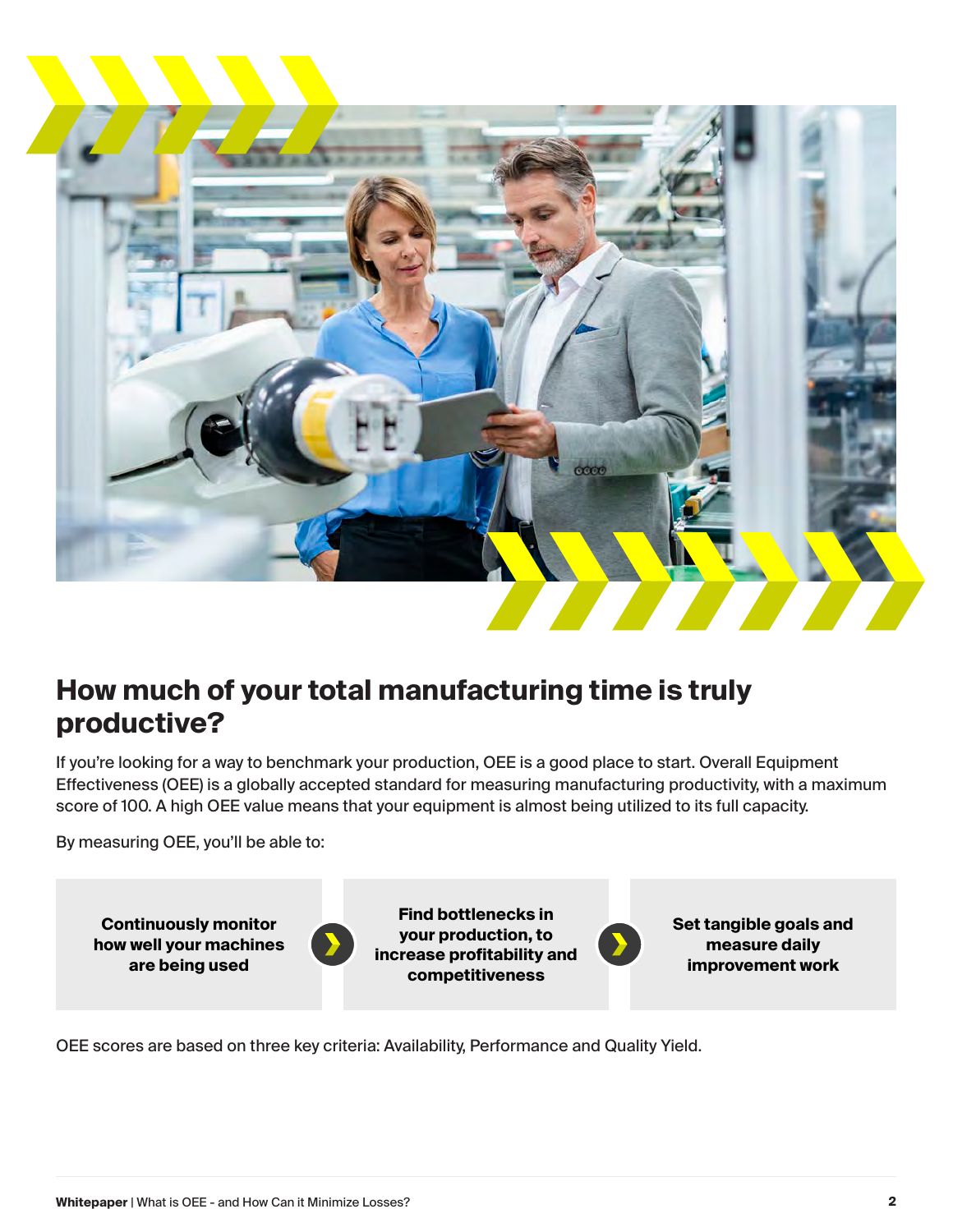## **Availability**

**Availability (A)** measures how much planned production time your machines really are in operation. Common obstacles include setup and adjustment periods, and unplanned downtime, such as tool change, staff shortages, lack of materials and machine failure – all of which will affect your score.

## **Performance**

**Performance (P)** is also known as speed loss. It measures how machinery is impacted by performance problems, such incorrectly set speed, reduce production rates and machines not being tuned. It also includes idling, minor stops and other quality issues, as a machine not running at maximum speed still generates performance loss. There are several ways to determine your maximum performance rate. The value can be provided by the machine manufacturer. It could be the theoretically fastest possible speed, or the highest rate ever achieved in production.

## **Quality Yield**

**Quality Yield (Q)** looks at how many of the produced units can be sold at full price, versus how many cannot. Sub-par products could be pure scrap with no value at all, or a unit with defects that can still be sold – but at a reduced price. The difference between the total number of units produced and those deemed top quality creates the yield score.

While the possible reasons for a poor OEE score are endless, there are some Availability, Performance and Quality Yield problems that affect businesses more frequently. We've identified six major losses that are most likely to impact manufacturers.

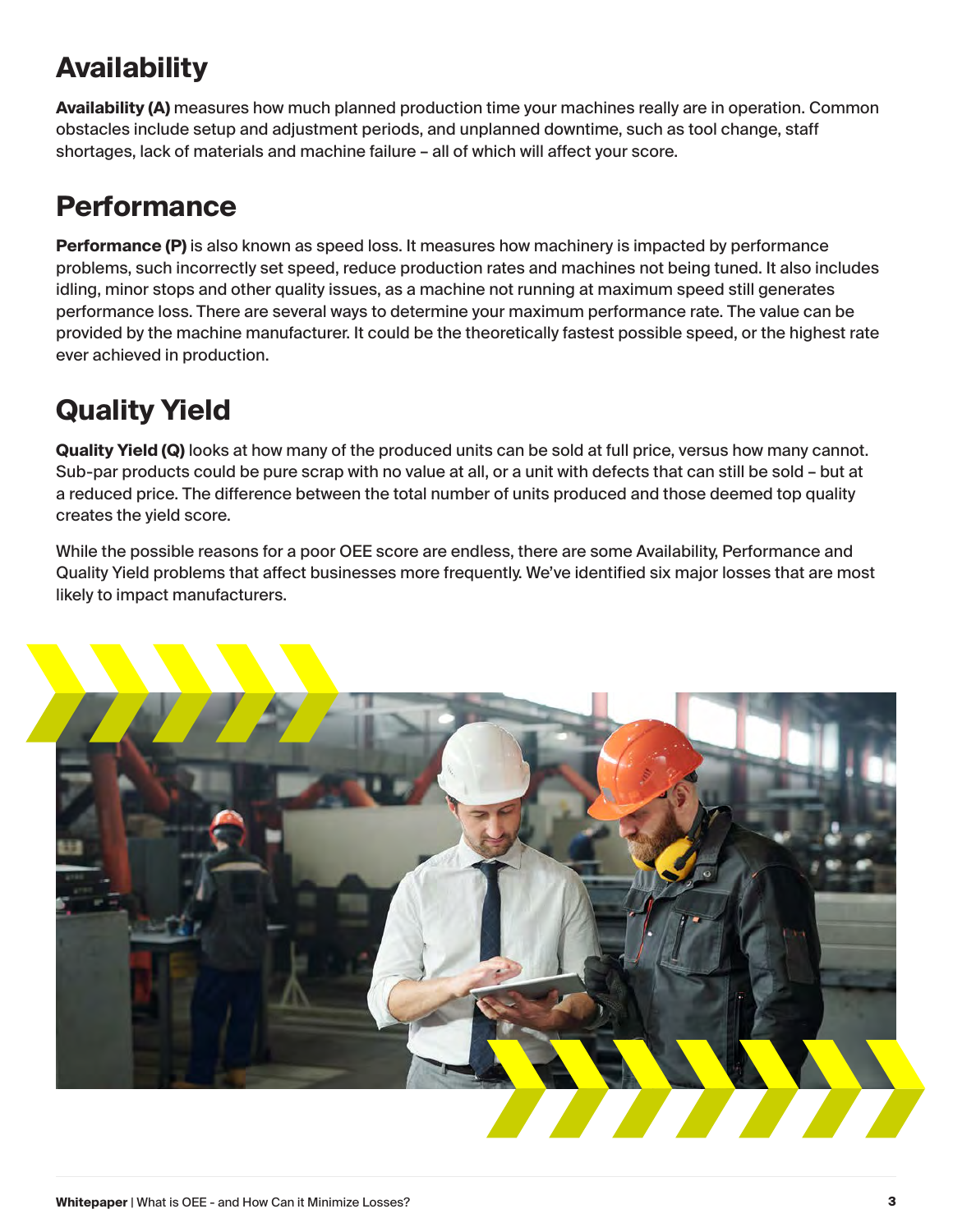## **Six Major Losses Impacting your Production**

To optimize your OEE value, you need to eliminate all kinds of losses that arise in production. Some of these will be visible – such as breakdowns, scrap and mechanical/maintenance downtime. Others, like shorter stop and speed loss, will be less easy to see.

Here are six major losses that are most likely to impact your production flow:

#### **1. Equipment failure and interruptions**

Any form of technical downtime will lengthen your processes and lower your production volumes. The cause of these machine disturbances and interruptions could be temporary; they could be recurring. Common examples include the breakdown of control systems or central machinery components, which need to be repaired or replace. These events mean machinery must be stationary for a long time. Other glitches, like software problems, may only result in the machine being turned off briefly. However, the issue may recur frequently until a permanent solution is found. To reduce these losses, it is important to break the problem down into small pieces, especially when it comes to recurring problems.

#### **2. Set-up and adjustments**

Failing to get your machinery set up right can cause several issues along the production line. Firstly, equipment is running below its maximum capacity, which impacts production volumes. Secondly, the downtime needed to make technical adjustments further hinder productivity. And finally, set-up issues are a common cause of defective products, which affects your quality yield. To reduce these losses, take into account the disturbance of different parts; mechanical adjustments need to be made separately to machinery alignment.

#### **3. Idling and short stops**

Short stops are usually caused by something that is easily solved, such as a product being caught in a machine, or debris getting in the way. But if these errors aren't noticed quickly, they could lose your business significant time in the long run. The same is true of idling losses, when a machine is not operating even though it could, due to lack of ingredients. The difference between these losses and chronic disruptions is that short stops don't depend on the machine itself, but the material or other equipment. However, they are difficult to detect and analyze because the operator doesn't usually record small disturbances.

### **4. Reduced speed**

Some losses can be difficult to see with the naked eye, such as when a machine runs at a slower speed than it is designed for. This often means that it isn't considered a problem, because the machinery in question is still producing finished goods or work-in-progress (WIP).

### **5. Reduce product defects**

Defects are a double loss because not only does the raw ingredients need to be discarded, but it has also been a waste of production time manufacturing the defective product. And defects can be caused by any kind of processing problem, or temporary/intermittent interference.

#### **6. Reduced yield and startup losses**

Sometimes, a quality loss that arises while starting up an unstable machine, which leads to a defective batches being produced before the process becomes stable. Such loss occurs mainly after a new set-up, or if the machine has previously been turned off.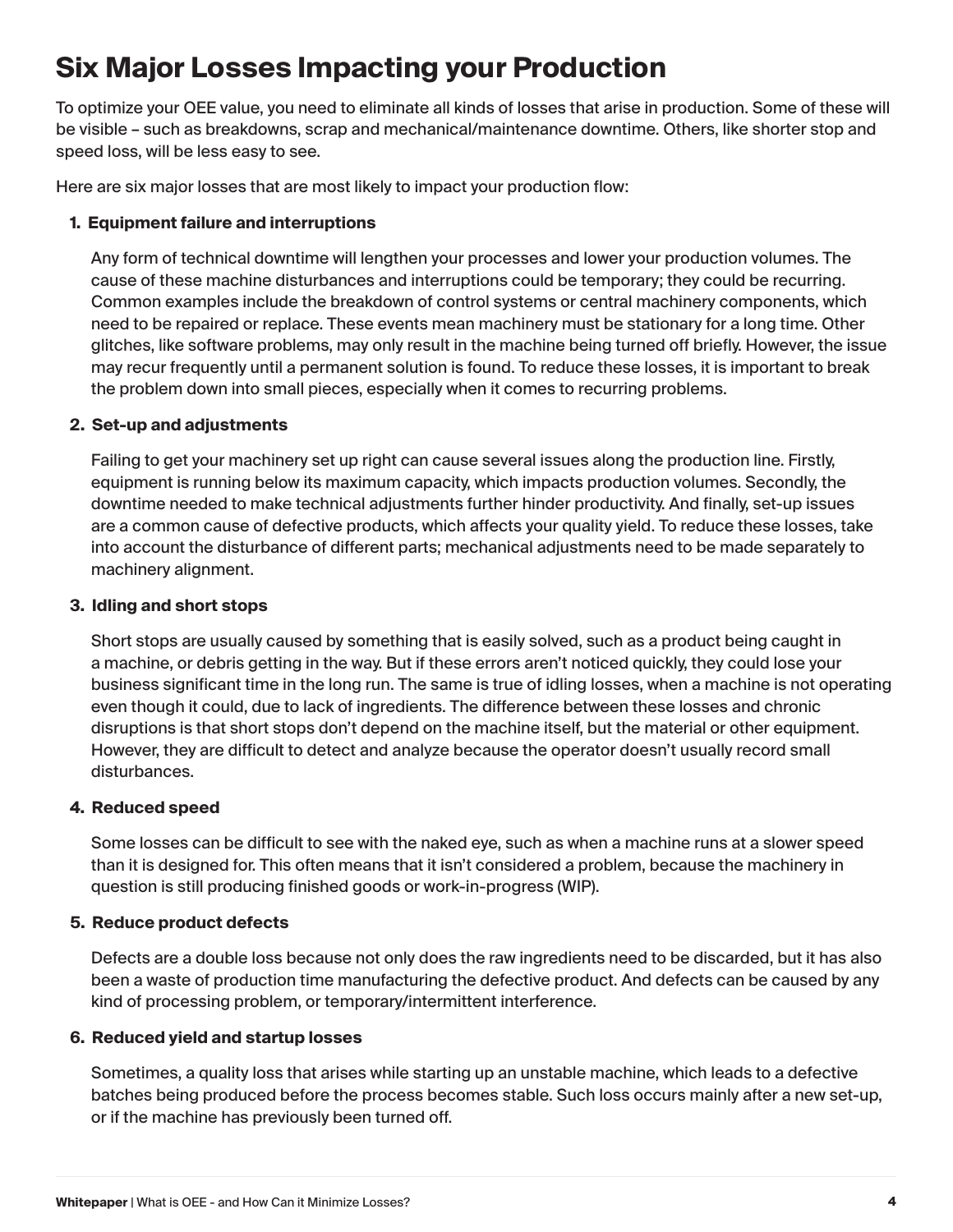## **How can you keep track of OEE?**

Once your business understands how to measure OEE, the next step is to start tracking it. Continuous measurement is the only way to understand how production is being impacted by stop times, downtimes, stop causes, scrap and other key performance indicators (KPIs) – which need to be resolve if you want to improve and streamline your processes!

Analyze each of the areas in which your production is being compromised, to understand which Availability, Performance and Quality Yield issues are putting the biggest strain on productivity. Here is an example:



Collating all this information manually, from handwritten logbooks, Excel files and disparate systems, can be incredibly time consuming. To speed up the process, many manufacturers invest in a system that automatically records the OEE value in your production, to look at your current optimization.

OEE software will both simplify your operators' work and capture more data than they would have recorded in the first place. And it will give you valuable insight into your current situation, so you can set about improving your OEE value.